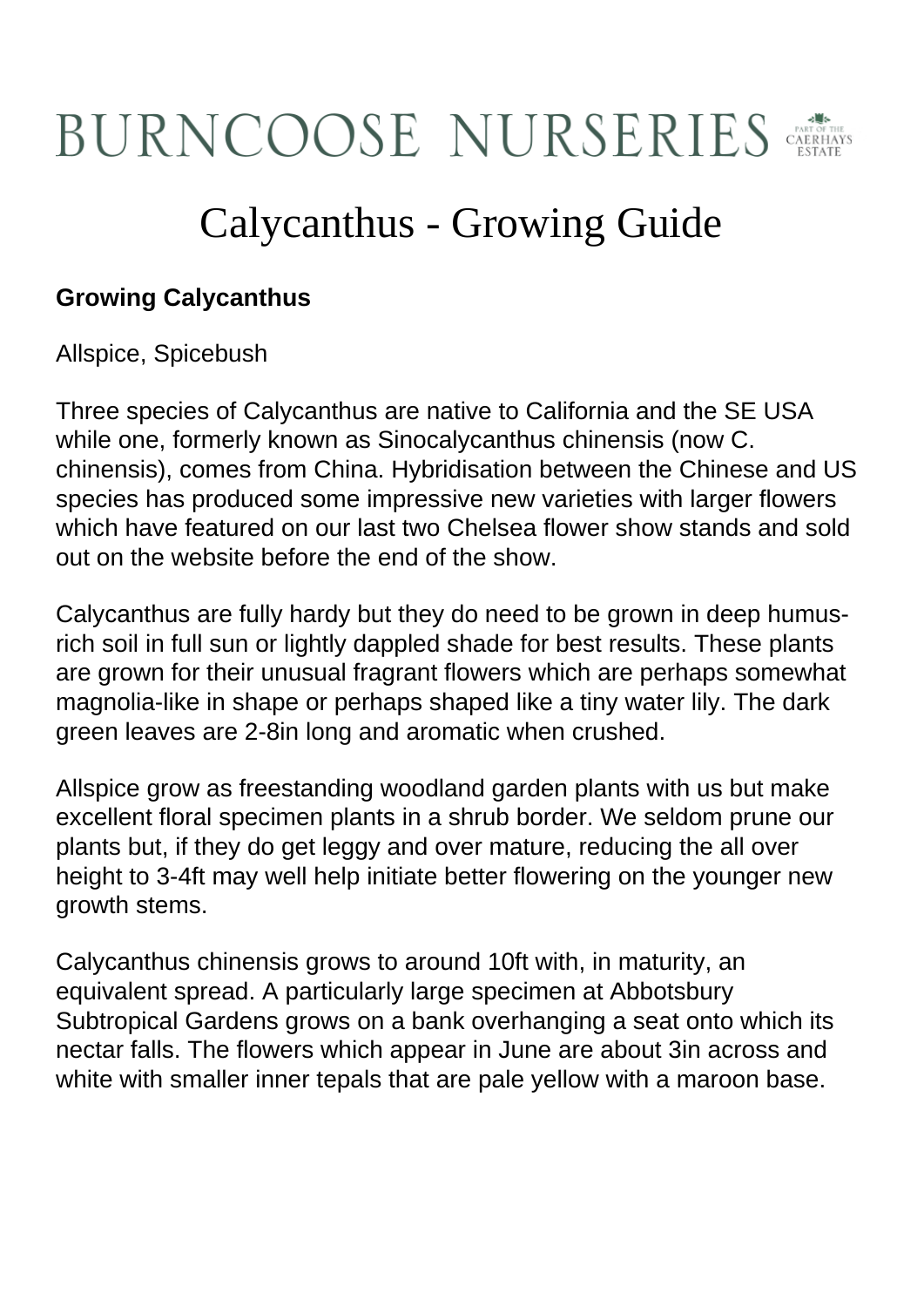









Calycanthus floridus Calycanthus floridus Calycanthus floridus





Calycanthus floridus





C. floridus 'Athens' C. floridus 'Athens' C. floridus 'Athens'

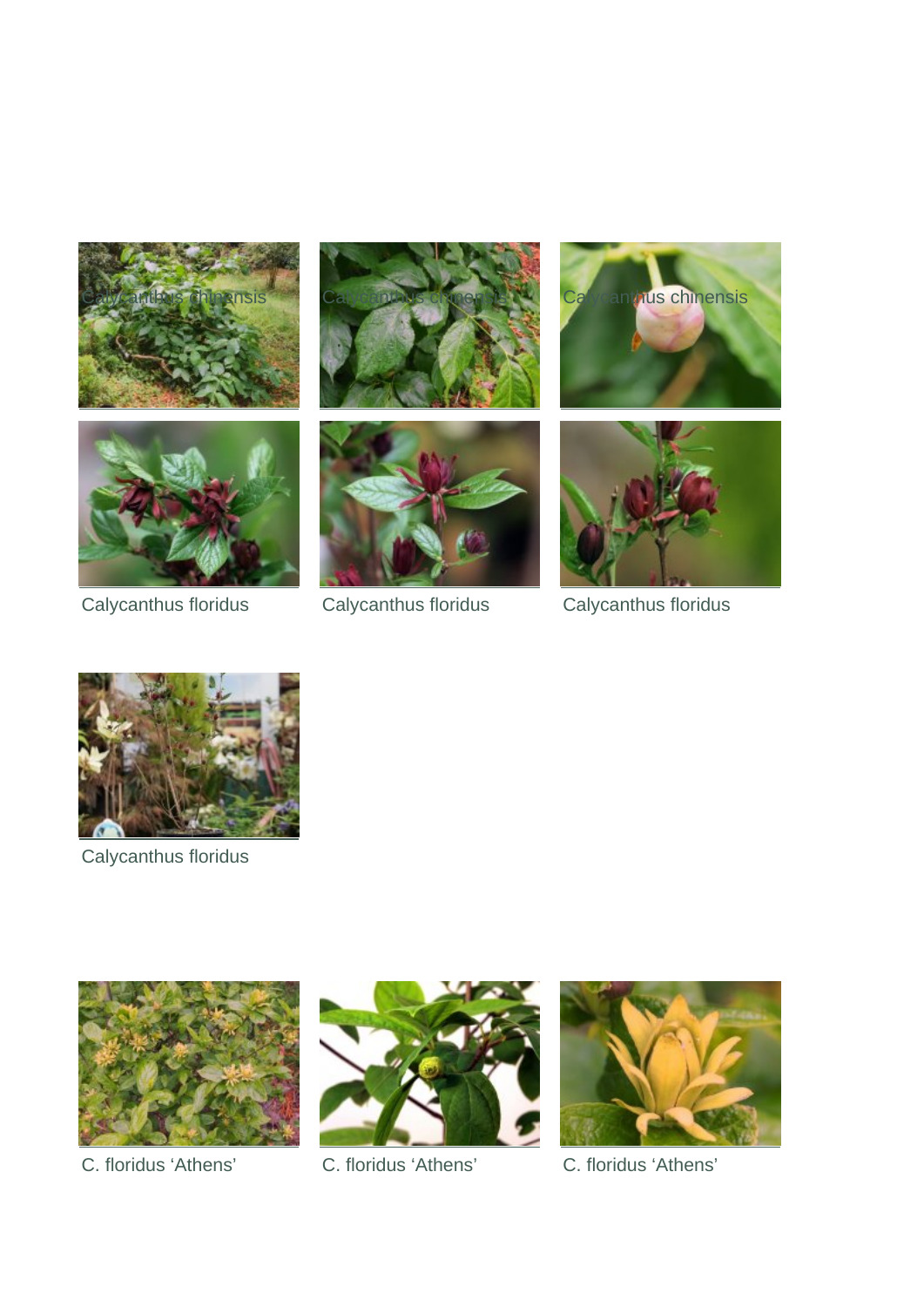

C. floridus 'Athens'





C. floridus 'Purpureus' C. floridus 'Purpureus' C. floridus 'Purpureus'





C. floridus 'Purpureus'

C. x raulstonii 'Hartlage Wine' is a cross between C. chinensis and C. floridus. It has striking maroon or wine-red flowers in summer with a circle of creamy white tipped tepals in the centre. This has grown with us to about 8ft with a similar spread.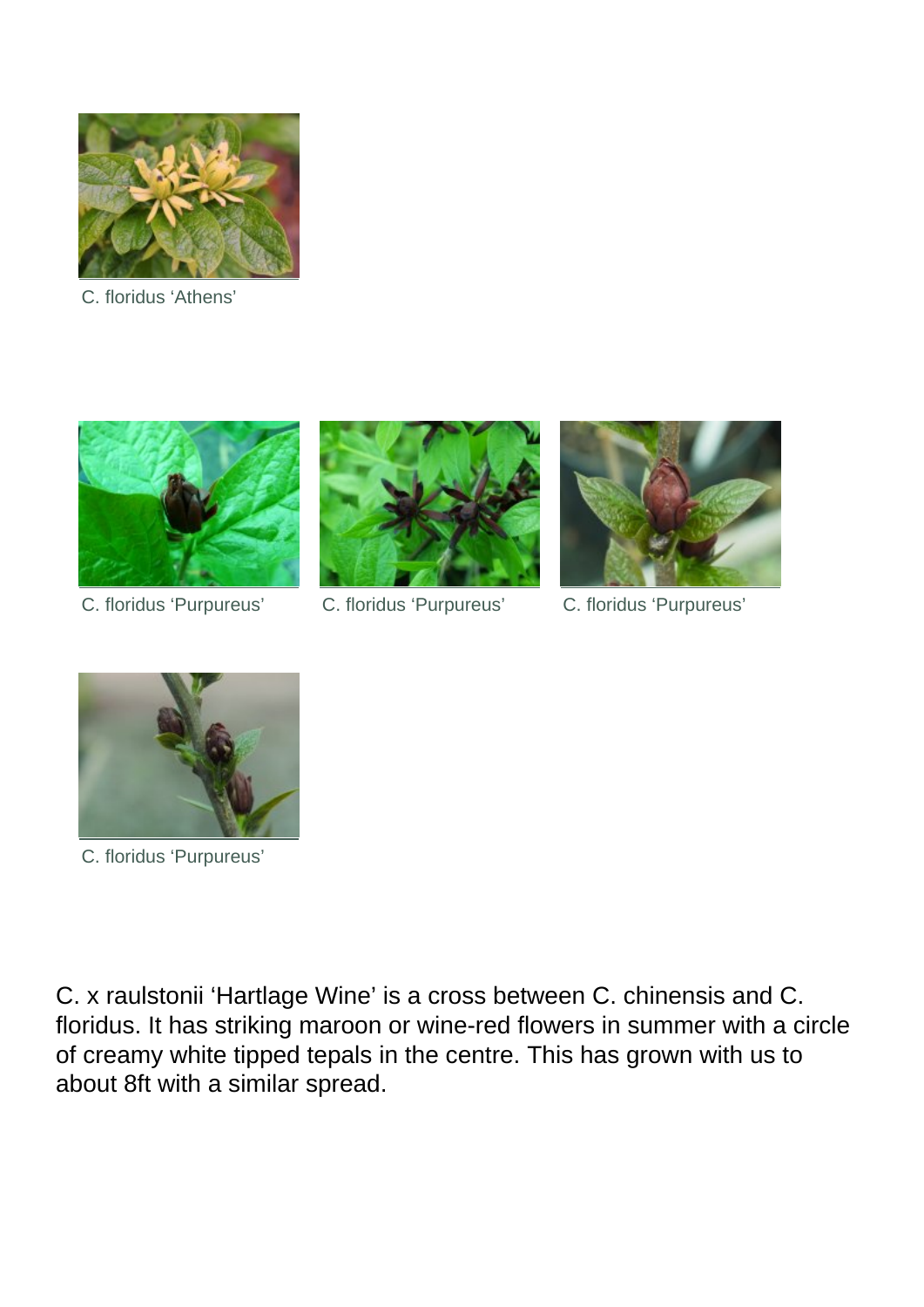











C. 'Aphrodite' C. 'Aphrodite'



C. 'Venus'